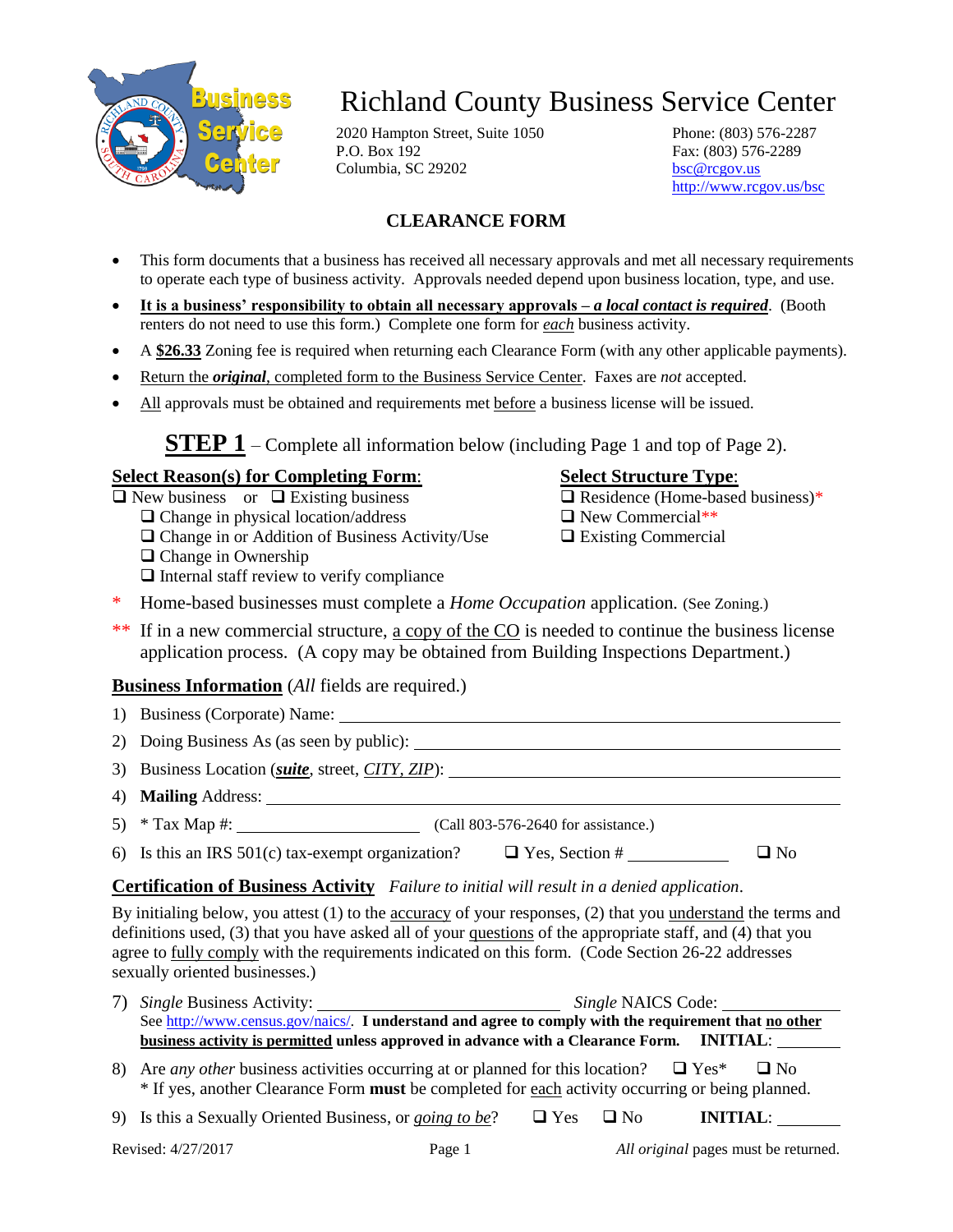#### **Local Contact Person**

|                                                                                                                                                                                                                                                                                                                       | Cell # $\qquad$<br>Home #: $\frac{1}{2}$ = $\frac{1}{2}$ = $\frac{1}{2}$ = $\frac{1}{2}$ = $\frac{1}{2}$ = $\frac{1}{2}$ = $\frac{1}{2}$ = $\frac{1}{2}$ = $\frac{1}{2}$ = $\frac{1}{2}$ = $\frac{1}{2}$ = $\frac{1}{2}$ = $\frac{1}{2}$ = $\frac{1}{2}$ = $\frac{1}{2}$ = $\frac{1}{2}$ = $\frac{1}{2}$ = $\frac{1}{2}$ |  |
|-----------------------------------------------------------------------------------------------------------------------------------------------------------------------------------------------------------------------------------------------------------------------------------------------------------------------|--------------------------------------------------------------------------------------------------------------------------------------------------------------------------------------------------------------------------------------------------------------------------------------------------------------------------|--|
| E-mail: $\qquad \qquad$                                                                                                                                                                                                                                                                                               |                                                                                                                                                                                                                                                                                                                          |  |
| <b>Person Completing Form</b>                                                                                                                                                                                                                                                                                         |                                                                                                                                                                                                                                                                                                                          |  |
|                                                                                                                                                                                                                                                                                                                       |                                                                                                                                                                                                                                                                                                                          |  |
| Title:<br><u> 1989 - Johann Barbara, martin amerikan basar dan basa dan basa dan basa dan basa dan basa dan basa dan basa</u>                                                                                                                                                                                         | Date: $\frac{1}{\sqrt{1-\frac{1}{2}} \cdot \frac{1}{\sqrt{1-\frac{1}{2}} \cdot \frac{1}{2}} \cdot \frac{1}{\sqrt{1-\frac{1}{2}} \cdot \frac{1}{2}}}}$                                                                                                                                                                    |  |
| Work # $\frac{1}{2}$ $\frac{1}{2}$ $\frac{1}{2}$ $\frac{1}{2}$ $\frac{1}{2}$ $\frac{1}{2}$ $\frac{1}{2}$ $\frac{1}{2}$ $\frac{1}{2}$ $\frac{1}{2}$ $\frac{1}{2}$ $\frac{1}{2}$ $\frac{1}{2}$ $\frac{1}{2}$ $\frac{1}{2}$ $\frac{1}{2}$ $\frac{1}{2}$ $\frac{1}{2}$ $\frac{1}{2}$ $\frac{1}{2}$ $\frac{1}{2}$ $\frac{$ | Home #: $\qquad \qquad$<br>$Cell # \_$                                                                                                                                                                                                                                                                                   |  |
| E-mail: $\qquad \qquad$                                                                                                                                                                                                                                                                                               |                                                                                                                                                                                                                                                                                                                          |  |

# **STEP 2**

Bring this form to the Business Service Center; staff will indicate which requirements apply. Initial your acknowledgment of these requirements. Complete these forms or requirements *only AFTER obtaining Zoning approval*. Unique business activities may have other requirements not shown here.

| <b>Requirements</b>                   |                                             |                |        |                                    |                           |
|---------------------------------------|---------------------------------------------|----------------|--------|------------------------------------|---------------------------|
|                                       | <b>County Forms provided to YOU</b>         | <b>Applies</b> | N/A    | <b>Customer</b><br><b>Initials</b> | <b>Returned</b><br>to BSC |
| 1.                                    | <b>Application for New Business License</b> | ◻              | $\Box$ |                                    | ❏                         |
| 2.                                    | <b>Change of Address Form</b>               | ❏              | ❏      |                                    | ◻                         |
| 3.                                    | Change of NAICS Code Form                   | ❏              | $\Box$ |                                    | □                         |
| $\overline{4}$ .                      | <b>Declaration of Qualifications</b>        | □              | ◻      |                                    | ◻                         |
| 5.                                    | Hazardous Materials Certification Form      | ❏              | □      |                                    | $\Box$                    |
| 6.                                    | Hospitality Tax Certification Form          | $\square$      | $\Box$ |                                    | $\square$                 |
| 7.                                    | Hospitality Tax Enrollment Form             | ◻              | □      |                                    | ❏                         |
| 8.                                    | Local Accommodations Tax (New BL App)       | $\Box$         | $\Box$ |                                    | ❏                         |
| 9.                                    | Peddler's License Application               | ❏              | □      |                                    | ❏                         |
| 10.                                   | Pet Breeders License Application            | ◻              | □      |                                    | ❏                         |
| 11.                                   | Precious Metals Permit Application          | □              | □      |                                    | $\Box$                    |
| 12.                                   | Copy of Certificate of Occupancy (CO)       | □              | □      |                                    | ❏                         |
| Other documentation required FROM YOU |                                             |                |        |                                    |                           |
| 13.                                   | <b>SC DHEC: licenses</b>                    | ❏              | $\Box$ |                                    | ❏                         |
| 14.                                   | SC DOR: Alcohol/Liquor License              | □              | ❏      |                                    | □                         |
| 15.                                   | <b>SC DOR: Retail License</b>               | □              | ◻      |                                    | ∩                         |
| 16.                                   | <b>SC DOR: Wholesale License</b>            | $\Box$         | □      |                                    | $\Box$                    |
| 17.                                   | SC LLR: occupational licenses               | ∩              | □      |                                    | ∩                         |
| 18.                                   | IRS: 501(c) documentation (IRS letter)      |                |        |                                    |                           |

Printed Name of BSC employee: Date: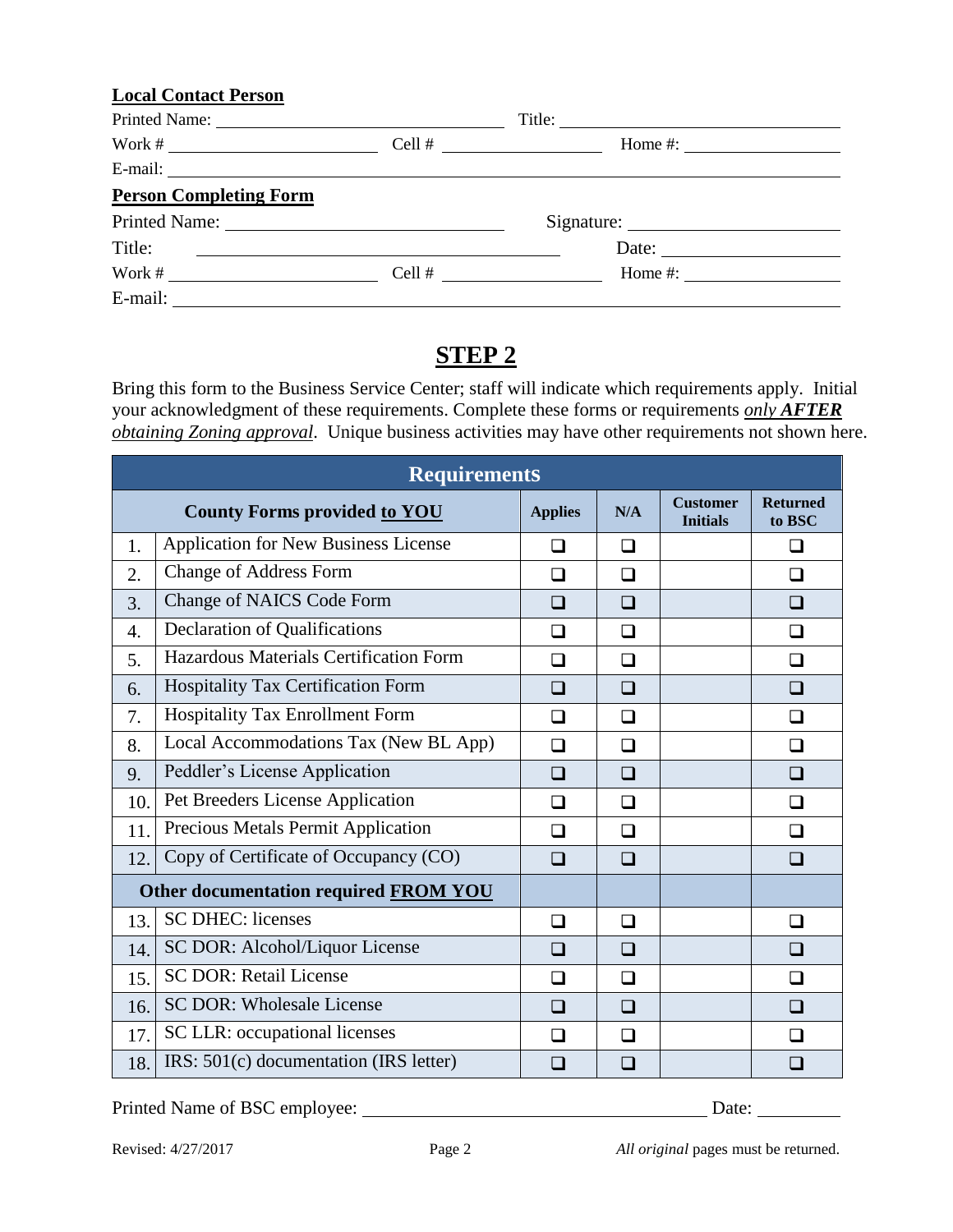## **STEP 3**

Bring this form to the departments indicated below *in the order that they appear* for approval.

| $\blacktriangledown$ | <b>Zoning Division</b><br>803-576-2180                                                                                                                                                                                         |  | $1st$ floor, County bldg.           |  |  |
|----------------------|--------------------------------------------------------------------------------------------------------------------------------------------------------------------------------------------------------------------------------|--|-------------------------------------|--|--|
|                      |                                                                                                                                                                                                                                |  |                                     |  |  |
|                      | - For existing commercial: the location's prior use is: $\Box$ Unknown $\Box$ Same as proposed                                                                                                                                 |  |                                     |  |  |
|                      | Different: 2000 and 2000 and 2000 and 2000 and 2000 and 2000 and 2000 and 2000 and 2000 and 2000 and 2000 and 2000 and 2000 and 2000 and 2000 and 2000 and 2000 and 2000 and 2000 and 2000 and 2000 and 2000 and 2000 and 2000 |  |                                     |  |  |
|                      | u                                                                                                                                                                                                                              |  |                                     |  |  |
|                      | If disapproved, the reason(s) is indicated below:                                                                                                                                                                              |  |                                     |  |  |
|                      |                                                                                                                                                                                                                                |  |                                     |  |  |
|                      |                                                                                                                                                                                                                                |  |                                     |  |  |
|                      |                                                                                                                                                                                                                                |  |                                     |  |  |
|                      | <b>Building Inspections</b> 803-576-2169                                                                                                                                                                                       |  | 1 <sup>st</sup> floor, County bldg. |  |  |
|                      |                                                                                                                                                                                                                                |  |                                     |  |  |
|                      | Contractors' SC LLR license obtained: $N/A \Box$ Yes $\Box$ # No $\Box$ (State                                                                                                                                                 |  |                                     |  |  |
|                      |                                                                                                                                                                                                                                |  |                                     |  |  |
|                      |                                                                                                                                                                                                                                |  |                                     |  |  |
|                      | ❏                                                                                                                                                                                                                              |  |                                     |  |  |
|                      | If disapproved, the reason(s) is indicated below:                                                                                                                                                                              |  |                                     |  |  |
|                      |                                                                                                                                                                                                                                |  |                                     |  |  |
|                      |                                                                                                                                                                                                                                |  |                                     |  |  |
|                      |                                                                                                                                                                                                                                |  |                                     |  |  |
|                      | <b>Fire Marshal</b><br>803-576-3400                                                                                                                                                                                            |  | Meet onsite for inspection          |  |  |
|                      |                                                                                                                                                                                                                                |  |                                     |  |  |
|                      |                                                                                                                                                                                                                                |  |                                     |  |  |
|                      |                                                                                                                                                                                                                                |  |                                     |  |  |
|                      | If disapproved, the reason(s) is indicated below, or $\Box$ see the Fire Marshal's report.                                                                                                                                     |  |                                     |  |  |
|                      |                                                                                                                                                                                                                                |  |                                     |  |  |
|                      |                                                                                                                                                                                                                                |  |                                     |  |  |
|                      |                                                                                                                                                                                                                                |  |                                     |  |  |
|                      | <b>Sheriff's Department</b> 803-576-3000 Headquarters, 5623 Two Notch Rd.                                                                                                                                                      |  |                                     |  |  |
|                      | Name of employee receiving form: Date: Date:                                                                                                                                                                                   |  |                                     |  |  |
|                      |                                                                                                                                                                                                                                |  |                                     |  |  |
|                      |                                                                                                                                                                                                                                |  |                                     |  |  |
|                      |                                                                                                                                                                                                                                |  |                                     |  |  |
|                      |                                                                                                                                                                                                                                |  |                                     |  |  |
|                      |                                                                                                                                                                                                                                |  |                                     |  |  |
|                      |                                                                                                                                                                                                                                |  |                                     |  |  |

Revised: 4/27/2017 Page 3 *All original* pages must be returned.